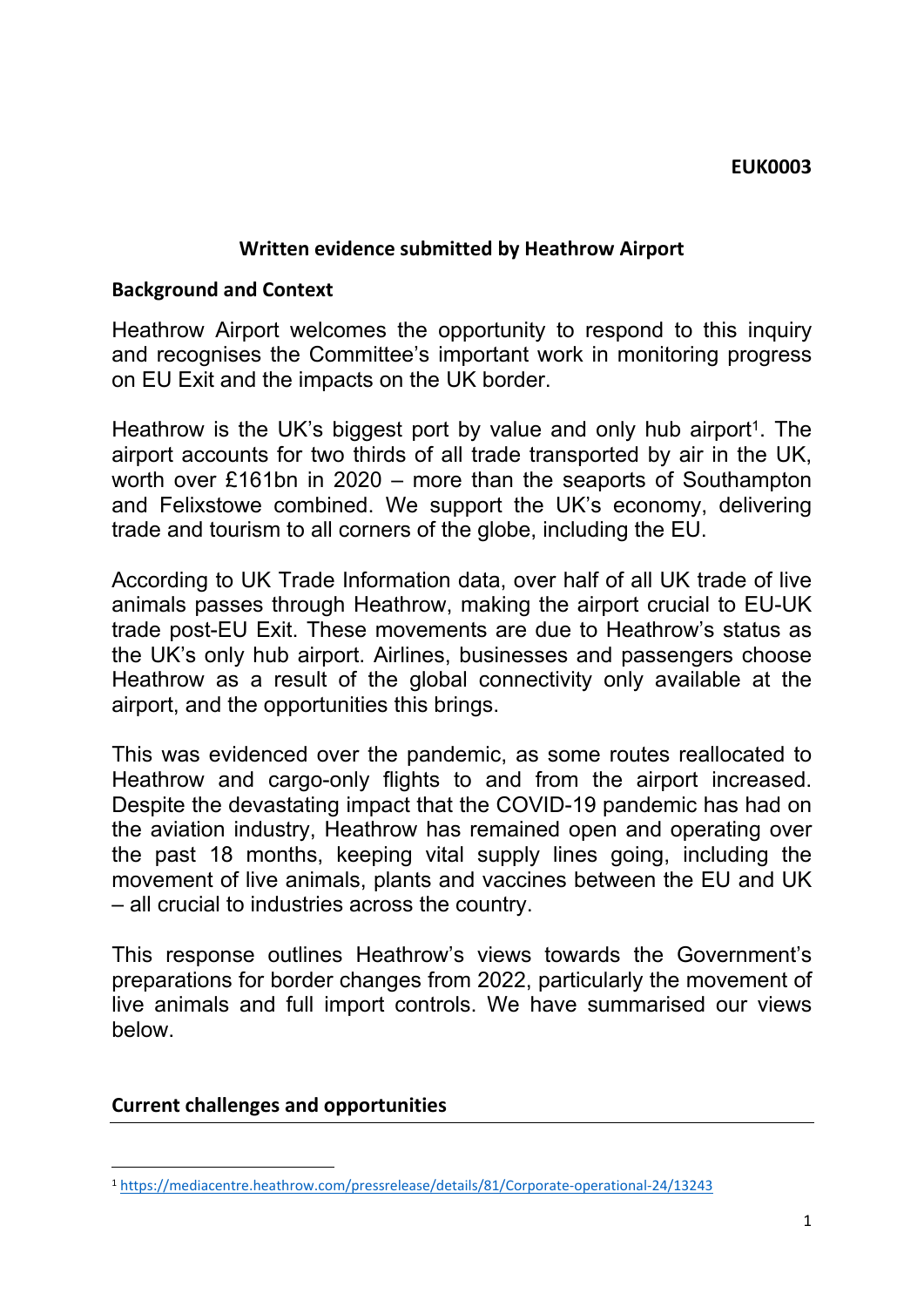Given our role as the UK's biggest port and handling trade in live animals, we are acutely aware of the impact full border controls will have on the airport and the businesses that operate and trade through it.

The unique nature of Heathrow and most airports in the UK must be taken into account. Unlike sea and other ports, Heathrow does not own or operate the individual Border Control Posts (BCPs) on site – rather, these are managed by independent organisations.

The designated BCP for live animals at Heathrow is the Heathrow Animal Reception Centre (HARC), run by the City of London Corporation, with a separate application by Airpets to run another live animal BCP recently granted approval by DEFRA. APH also operate the plants and POAO BCP at Heathrow. While we do not have a commercial relationship with these parties, as the BCP operators we have worked with BCP operators to help them prepare for the upcoming changes resulting from EU Exit.

The Committee should also note that the City of London Corporation have a statutory responsibility for enforcing the regulations for imported animals for the whole of the Greater London area. The legislation for the HARC means that it operates as a service only, recovering reasonable costs – so its commercial model is different to that of other businesses.

The HARC is a key entry point from the EU and the only BCP in the UK that can handle all animal types in one facility. It is imperative that the Government (DEFRA and the BPDG) ensures that BCP capacity and border changes do not compromise on Heathrow's ability to continue offering the full range of live animal capabilities not offered by other airports in the UK. This includes hatching eggs for vaccines that pass through the airport into the UK, via the HARC.

Heathrow's established route network – bound by slot regulations and geographical considerations – is the reason the airport hosts the only UK BCP capable of handling all animal types. Our popularity and transit capabilities make Heathrow the number one option for importing animals and plants into the country. It is not therefore the case that increasing capacity at other UK airport BCPs would necessarily meet current or future air cargo demand for live animals to/from the EU.

This helps to explain our current position and the opportunities and challenges presented by EU Exit. The opportunities and challenges can be split into three areas: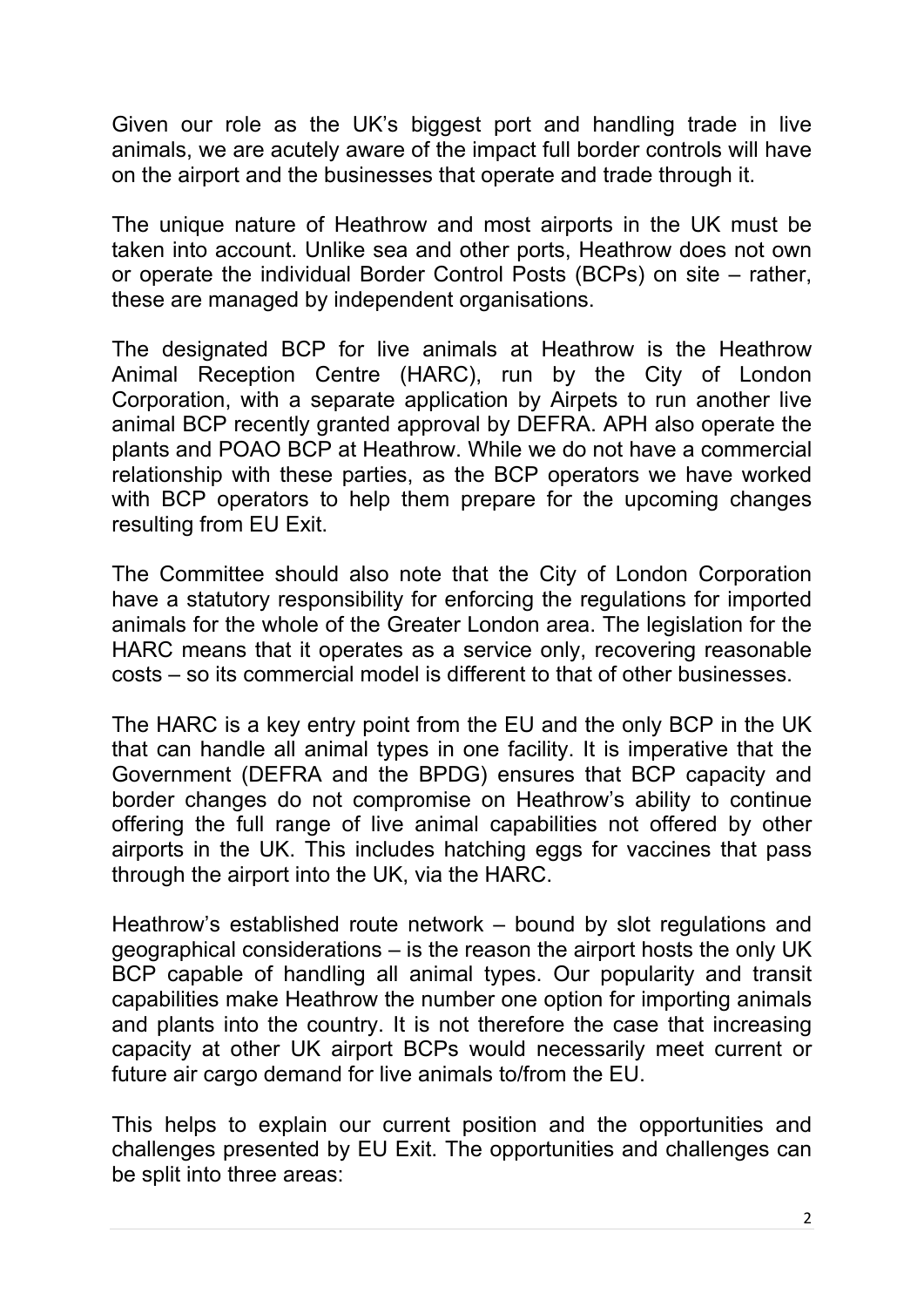- Physical capacity
- Resourcing
- Designation of Border Control Posts (BCPs)

# **Physical capacity**

With the upcoming Brexit changes and increased import controls, the Animal Reception Centre is likely to be limited on capacity, impacting its – and the UK's – ability to handle animals arriving from the EU. This also could have a knock-on effect on the UK's ability to trade and import into Heathrow from other countries around the world. Extra checks on animals means extra time at the BCP, limiting space for other animals – including those from the rest of the world – to be processed and checked.

The Government must work with the HARC and other BCPs on policy and operational solutions to streamline this inbound check process and avoid an extensive backlog or potential rejection of animals at the border.

While it is encouraging that DEFRA and the BPDG have recognised our role and have engaged with us on these concerns, we have not had any clear direction on resulting actions or solutions to minimise possible congestion or disruption. The proposed Live Animal Infrastructure Fund will go some way to supporting trade with Europe, but it is unclear when this will go live and how airports will be included in the assessment criteria. We await further information on this.

# **Resourcing**

In addition to capacity constraints, APHA and DEFRA must recognise the importance of ensuring commensurate resource to support these BCPs in dealing with increased checks on live animals originating from the EU.

In recent months, we have been informed that there have been occasions where there has been insufficient physical APHA (Vet) resource to check animals. Government must ensure there is sufficient APHA resource to manage the additional checks on plants and animals' post-EU exit. On occasion, staffing levels have been insufficient to manage imports checks at UK BCPs, leading to delays and capacity concerns – this will increase as further checks are introduced from March 2022.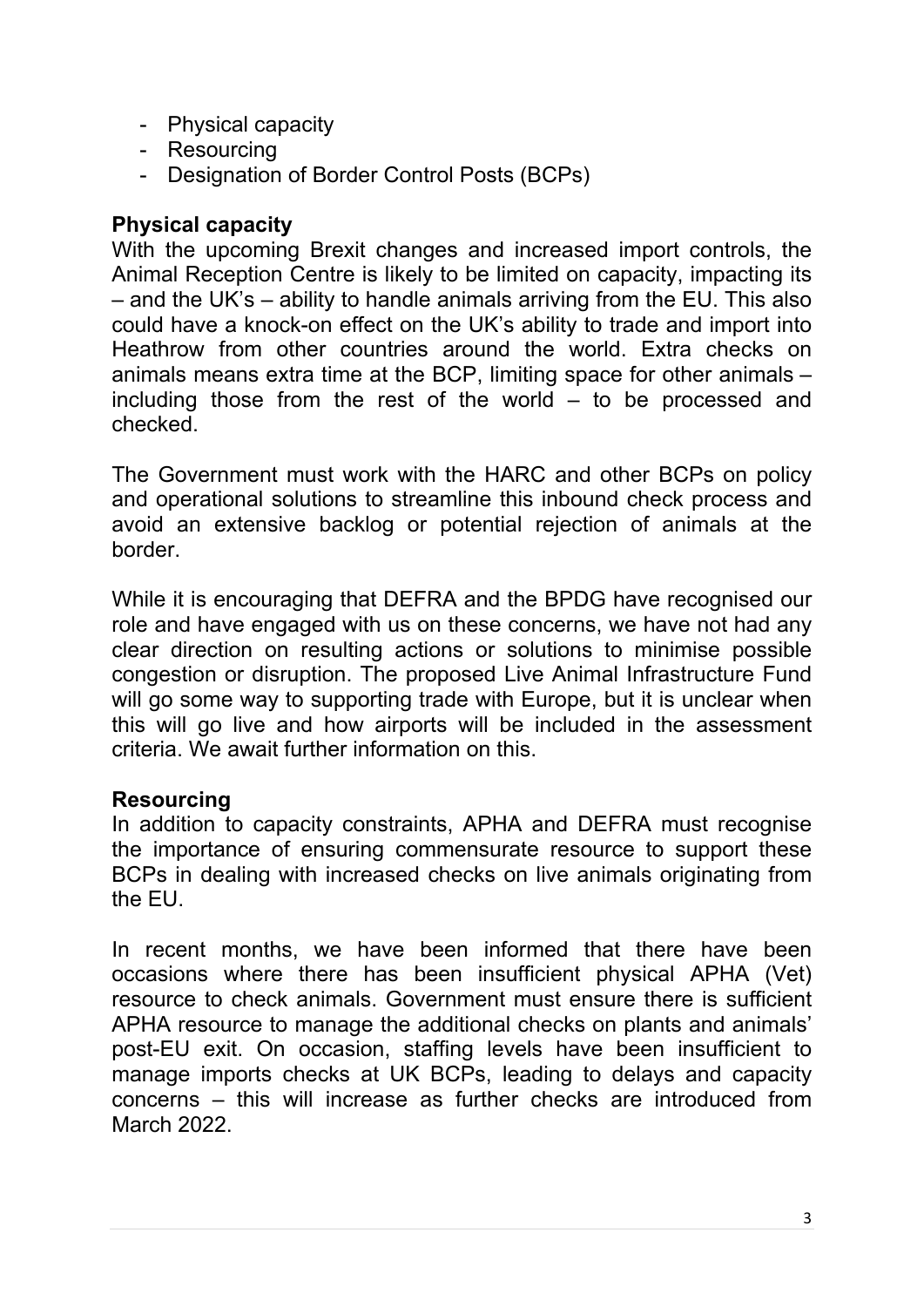We appreciate that investment will be required in recruiting and training new staff, but have not been informed when and how this would happen. In addition, BCP partners have told us that turnover of staff is quite high, meaning that those who then have expertise often move on, meaning the process must repeat itself.

Our ask is for sufficient APHA resource to manage the additional checks on plants and animals post-EU Exit from next July.

### **Designation of BCPs**

This feeds into a wider opportunity and challenge long-term, beyond EU Exit. We understand and support increased capacity at BCPs at Heathrow overall, but not at the expense of the airport's ability to operate or the existing BCPs statutory requirements.

Any additional capacity that may be required post-EU Exit must be worked on strategically and with the airport. While we do not want to act as an enabler or blocker to any application, the airport operates within strict operational licensing and security constraints. Therefore, any BCP applications must go through this rigorous approach.

As such, it is only right that Heathrow is involved in the designation process in some form. We believe that DEFRA and Government, when considering new capacity, should engage in an open dialogue with Heathrow and other ports to ensure that new BCPs are fit for purpose and operating within the standards set at the port, avoiding any race to the bottom.

### **Data concerns**

There are historical and ongoing challenges to sourcing data on EU movements at airports specifically. Both the Government's UK Trade Info and APHA Traces service are limited in their EU-specific airport data pre-2021, as data was not required to be collected at airports on consignments before EU Exit.

This has quite clear impacts – it limits the ability of both the BCPs and Government agencies to accurately model and assess the impacts of extra checks on consignments, movements and time at ports. We understand that BCPs have previously requested any available data from Government to help with planning, but this has not been forthcoming or available. We would welcome any data and modelling assumptions for live animal and plant movements to be shared for use.